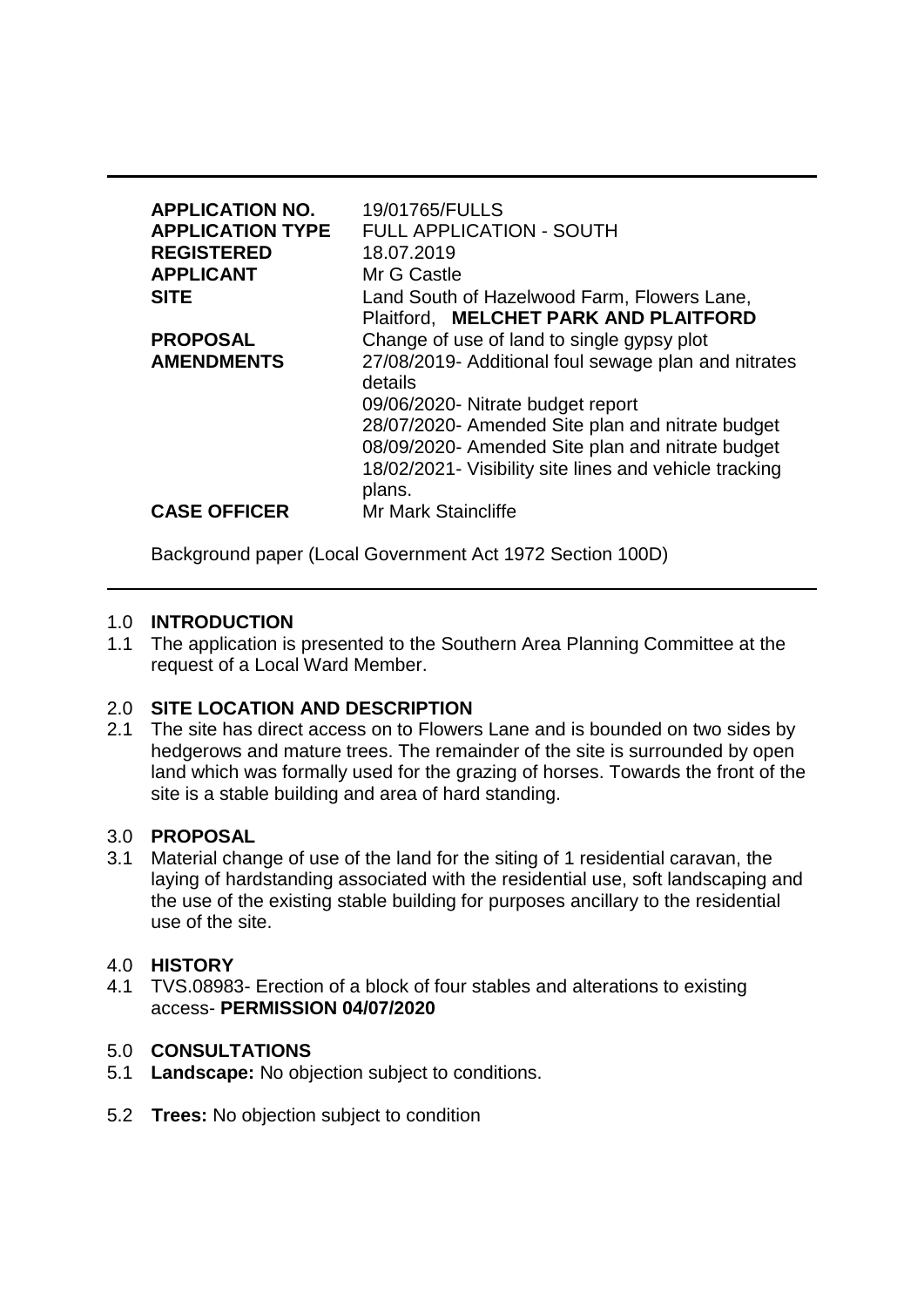5.3 **Ecology:** The application was not accompanied by any detailed ecological information. Parts of the site appear to be covered by areas of rank grassland. There are concerns that protected species such as reptiles may be present and affected by the proposals.

**Officer comment:** Since the receipt of the ecological consultation response the application has been amended with the caravan sited exclusively within the existing stable application site and its associated hardstanding. The site has been historically used for agricultural purposes and most recently for the keeping of horses. The application site and the area for the stationing of mobile home is predominantly hardstanding and weeds. Further ecological survey work is not deemed necessary.

- 5.4 **Natural England:** Provided the Council as competent authority, is satisfied that the approach will ensure the proposal is nutrient neutral and the necessary measures can be fully secured; Natural England raises no further concerns.
- 5.5 **Gypsy Liaison Officer:** The Castle and Turner families are well known local families of Romany Gypsy ethnicity and there is no doubt the applicant and his partner are of Romany Gypsy ethnicity. Mr Castle carries out employment in groundwork and landscaping and as such travels regularly for economic purpose sometimes returning home at the end of the working day but also staying away when required necessitating him living in a touring caravan together with his partner during these times. It is his intention to continue working in this way.
- 5.6 The family have been informed that Hampshire County Council now has responsibility for one permanent residential site in the County and currently there are no pitches available with six applicants on the waiting list.
- 5.7 **Highways:** Amended plans have now been received in an attempt to overcome the original concerns expressed by the Highway officer with regards to vehicular visibility and onsite and off-site vehicle tracking. The Highway officer raises no objection.
- 5.8 **Planning Policy:** Policies COM2 and COM 13 are the most pertinent. COM2 - the application site lies outside the defined settlement boundaries, therefore falls within the countryside. On this basis the proposal needs to be considered against criteria a) and b) of this policy.
- 5.9 The proposal needs to comply with all elements of policy COM13. In relation to criterion c) in the Borough there remains a need for gypsy and traveller pitches. The current Gypsy and Traveller Accommodation Assessment (GTAA) was completed in 2017, with a base date of September 2016, covering the period 2016-2036. Based on the findings of the GTAA, and taking account of more recent applications, there remains a need for pitches for gypsies and travellers.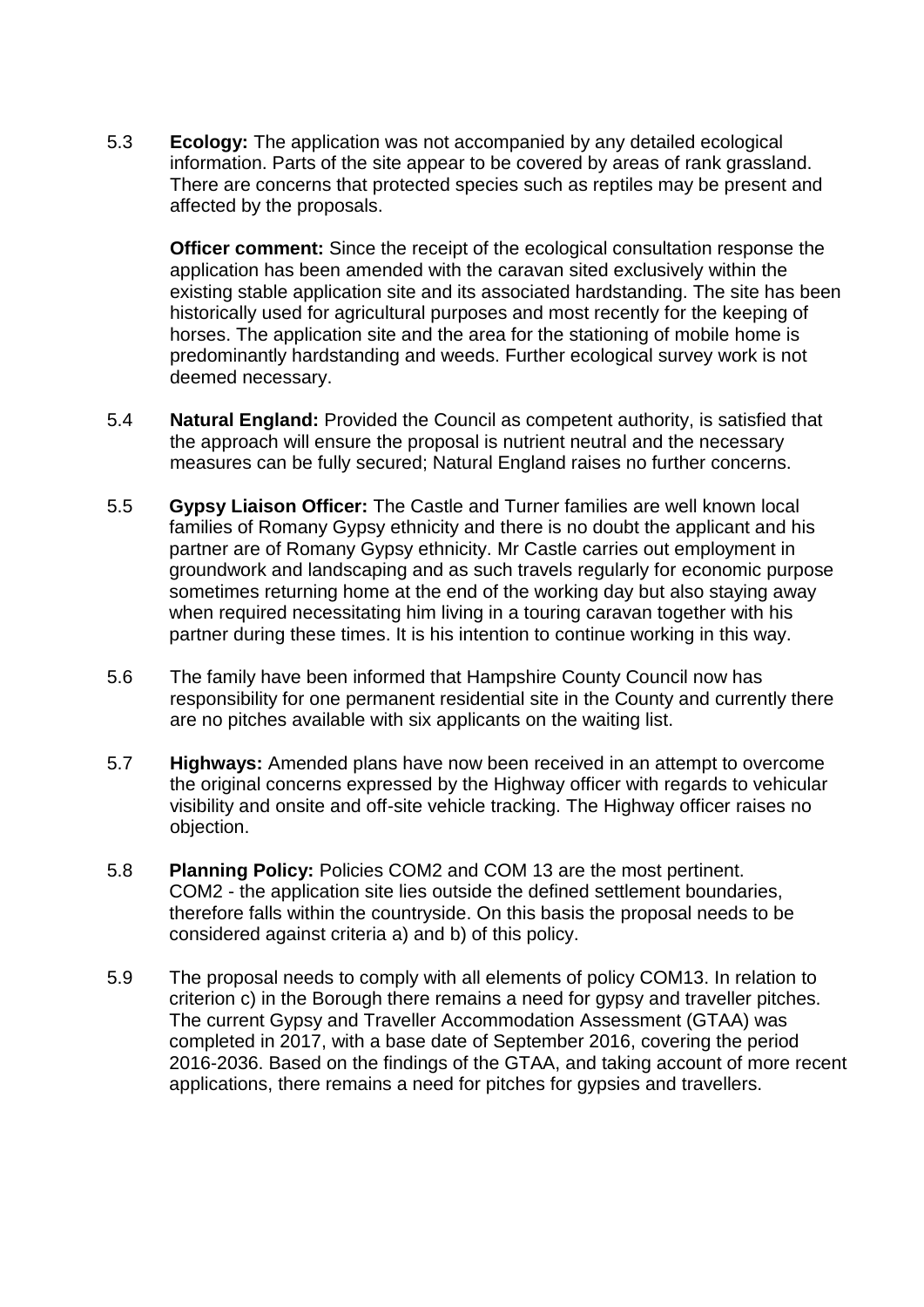- 5.10 Other pertinent policies within the adopted Local Plan should be taken into account, along with relevant guidance within the NPPF and Planning Practice Guidance (PPG). The Council is in the process of preparing a Gypsy and Traveller Development Plan Document (DPD) in order to provide permanent gypsy, traveller and travelling showpeople sites to meet the unmet need.
- 5.11 A Regulation 18 document was subject to consultation in 2015 (based on a previous GTAA). The Sustainability Appraisal Scoping Report in relation to this DPD was updated in 2018. However, limited weight can be attached to this emerging DPD at this time.

## 6.0 **REPRESENTATIONS** Expired 05.03.2021

## 6.1 **Parish Council-** Object (summarised)

- The sewage treatment proposed produces an effluent which needs to be disposed of. The requirement for this type of effluent is that it can either be discharged to a water course which must flow throughout the year or to a soakaway. There is no such water course in the vicinity of the proposed location. The underlying ground in this area is clay which makes successful soakaways challenging. The application has provided no percolation figures to demonstrate that a soakaway could be made to work.
- Application form states that there will be no gain of residential units.
- Application form say no hazardous substances. Will bottled gas be used?
- No explanation is given of why the applicant could not continue to store his tourer wherever it was stored for the 14 years before he moved to Alderbury.
- There is no supporting evidence of the difficulty of living in bricks and mortar.
- the mobile home would be visible from the public highway. This development creep is already evident in Wellow Wood Road and appeal Inspectors have agreed this causes harm to the character and appearance of the rural setting.
- The condition of no business use from the site would be difficult to enforce.
- It is disingenuous to state that there are no gypsy sites in the *immediate* vicinity when there appear to be 4 pitches at the site of The Bungalow just 200m away, a further 3 and possibly 4 pitches in Wellow Wood Road which is only 500m away and a significant number (7-10) at a site in Scallows Lane (approximately 700m away).
- 6.2 The application generated 19 letters of objection. A summary of the points raised are set out below:
	- Total number of gypsy plots in the locality is too high
	- Touring caravan should be parked at 1,2,3 or 4 Sherfield Lane
	- New cess pit required
	- No need for more gypsy accommodation
	- Increase in traffic & highway safety issues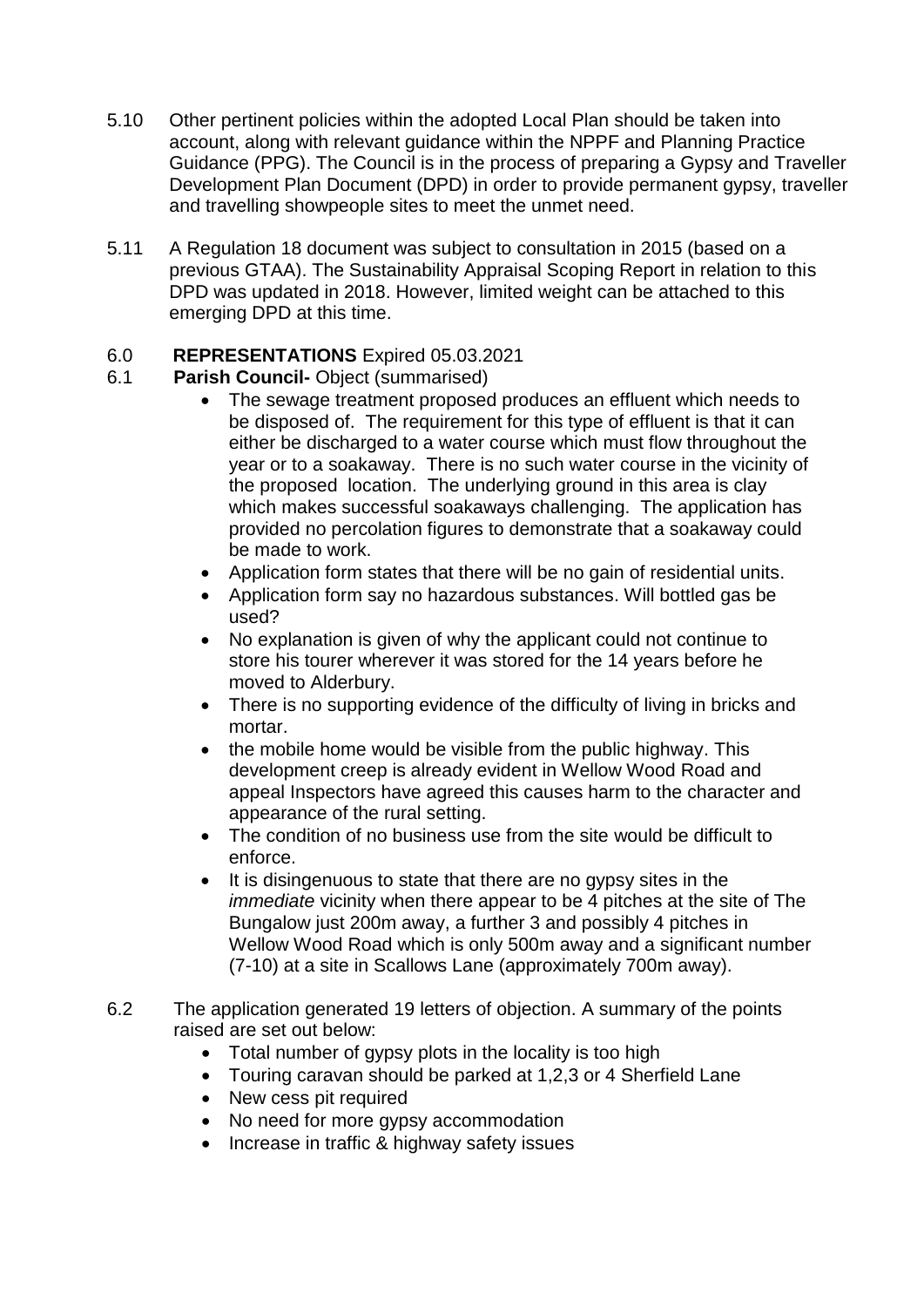- Noise and smell disturbance from the site
- Change of use will spoil the area
- Threat of further caravan storage on the site
- This and other plots would dominate the settle community
- Visual harm from the proposal
- Is the applicant a gypsy?
- The proposal is out of character
- Overlooking
- Overdevelopment of the site
- Site is in the Countryside and contrary to policy
- Impact on wildlife

# 7.0 **POLICY**

7.1 Government Guidance National Planning Policy Framework (NPPF) National Planning Practice Guidance (NPPG) Planning Policy For Traveller Sites (PPTS)

### 7.2 Test Valley Borough Revised Local Plan (2016)(RLP) COM2 (Settlement Hierarchy) COM13 (Gypsies, Travellers and Travelling Showpeople) T1 (Managing Movement) T2 (Parking Standards) E1 (High quality development in the Borough) E2 (Protect, conserve and enhance the landscape character of the Borough), E5 (Biodiversity) E7 (Water Management) E8 (Pollution) LHW4 (Amenity) T1 (Managing Movement) T2 (Parking Standards)

### 7.3 Supplementary Planning Documents (SPD) New Forest SPA Mitigation- Interim Framework Gypsy and Traveller Development Plan Document [emerging]

## 8.0 **PLANNING CONSIDERATIONS**

- 8.1 The main planning considerations are:
	- Principle of development
	- Amenity
	- Landscape impact
	- Highways
	- Design and layout
	- Ecology
	- Trees
	- Nitrate Neutrality and Ecology
	- Accessibility
	- Identified need for pitches
	- Gypsy/traveller status of applicant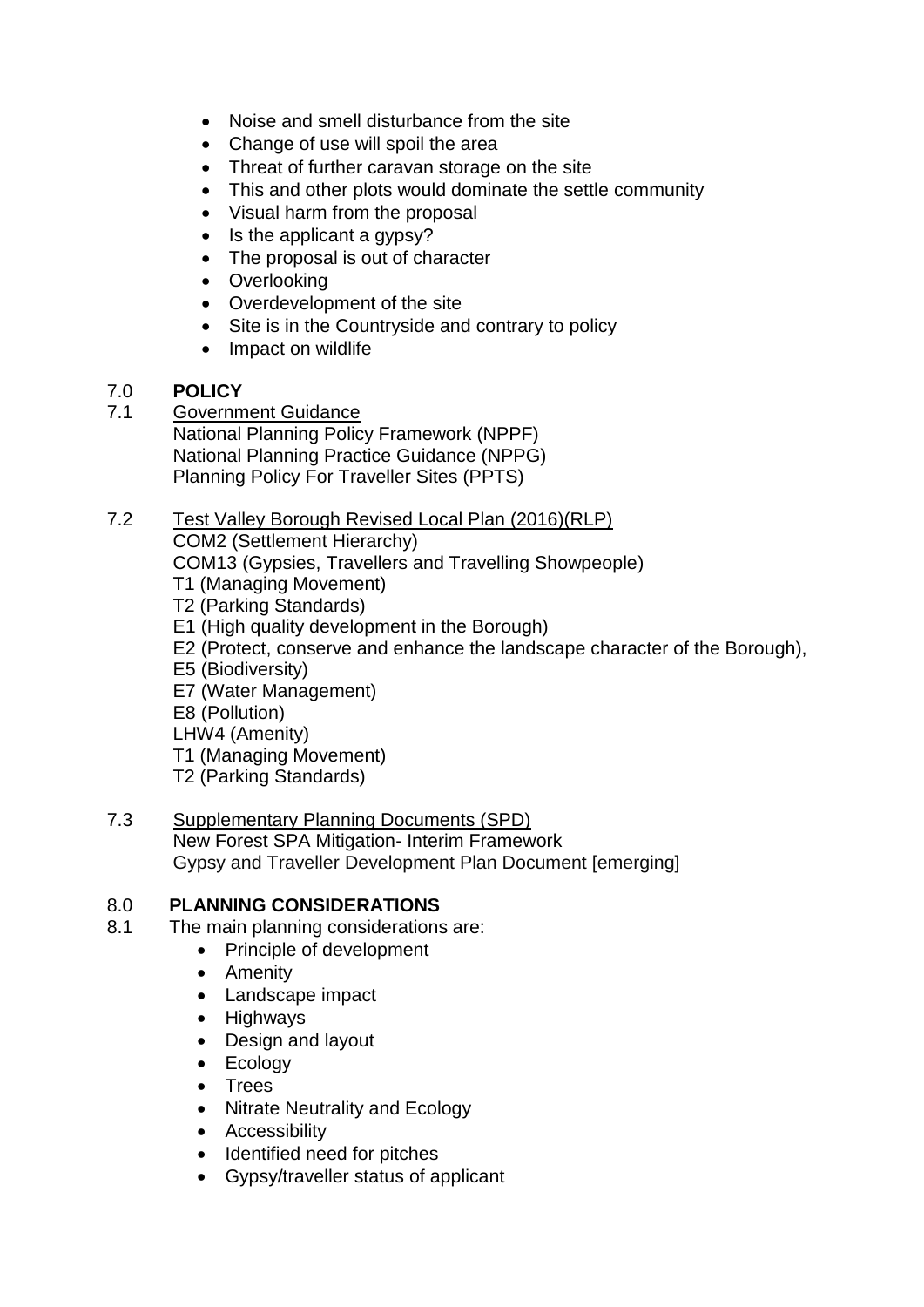### 8.2 **Principle of Development**

Section 38 (6) of the Planning and Compulsory Purchase Act 2004 requires that the determination of planning applications must be made in accordance with the development plan unless material considerations indicate otherwise.

- 8.3 COM2 presents the way the settlements, classified in the settlement hierarchy, will develop in the future. COM2 seeks to promote a sustainable pattern of development and to restrict development to areas within settlement boundaries, unless the proposal is considered to be appropriate within the countryside as set out in COM8-COM14, LE10 and LE16-LE18, or whether the proposal is considered to be essential to be located in the countryside.
- 8.4 The planning application has been submitted on the basis that the site will be used as a single gypsy plot and thus Policy COM13 of the RLP is relevant. Policy COM13 states that development to accommodate gypsies, travellers and travelling showpeople will be permitted provided that criteria a)-e) of the policy are met. These matters are considered in turn below.

### 8.5 **COM13**

### Criteria a)- Accessibility to services and facilities

Paragraph 25 of the PPTS has introduced the word 'very' in that "LPA's should very strictly limit new traveller site development in open countryside that is away from existing settlements." However, the PPTS offer no guidance on how the word 'very' is interpreted. It is clear that the Government is adding an emphasis that Traveller sites in the countryside should be strictly limited. The application site falls within the designated countryside area and this matter is considered below.

- 8.6 Paragraph 5.131 of the RLP accepts that sites can be located outside of the defined settlement boundaries, provided that they are in locations where facilities and services, such as schools and local shops are accessible.
- 8.8 It is acknowledged that the nature of the road and the distance would mean that journeys from the site to these services would unlikely be undertaken on foot and would be most likely to involve use of a private car. However, most journeys would not be long and would be consistent with the general nature of the rural area, including those undertaken by nearby residents. In addition, the PPTS recognises that rural locations may be acceptable for such uses and the NPPF states that opportunities to maximise sustainable transport will vary between urban and rural areas. In this context, it is considered that the future residents of the site would have an acceptable level of access to services and that journeys would not be unusually or unacceptably long. The wording of paragraph 25 of the PPTS is noted however, the application site is considered to be reasonably close to the settlement and its facilities, and in this respect the proposal complies with criteria a) and is not in conflict with the PPTS.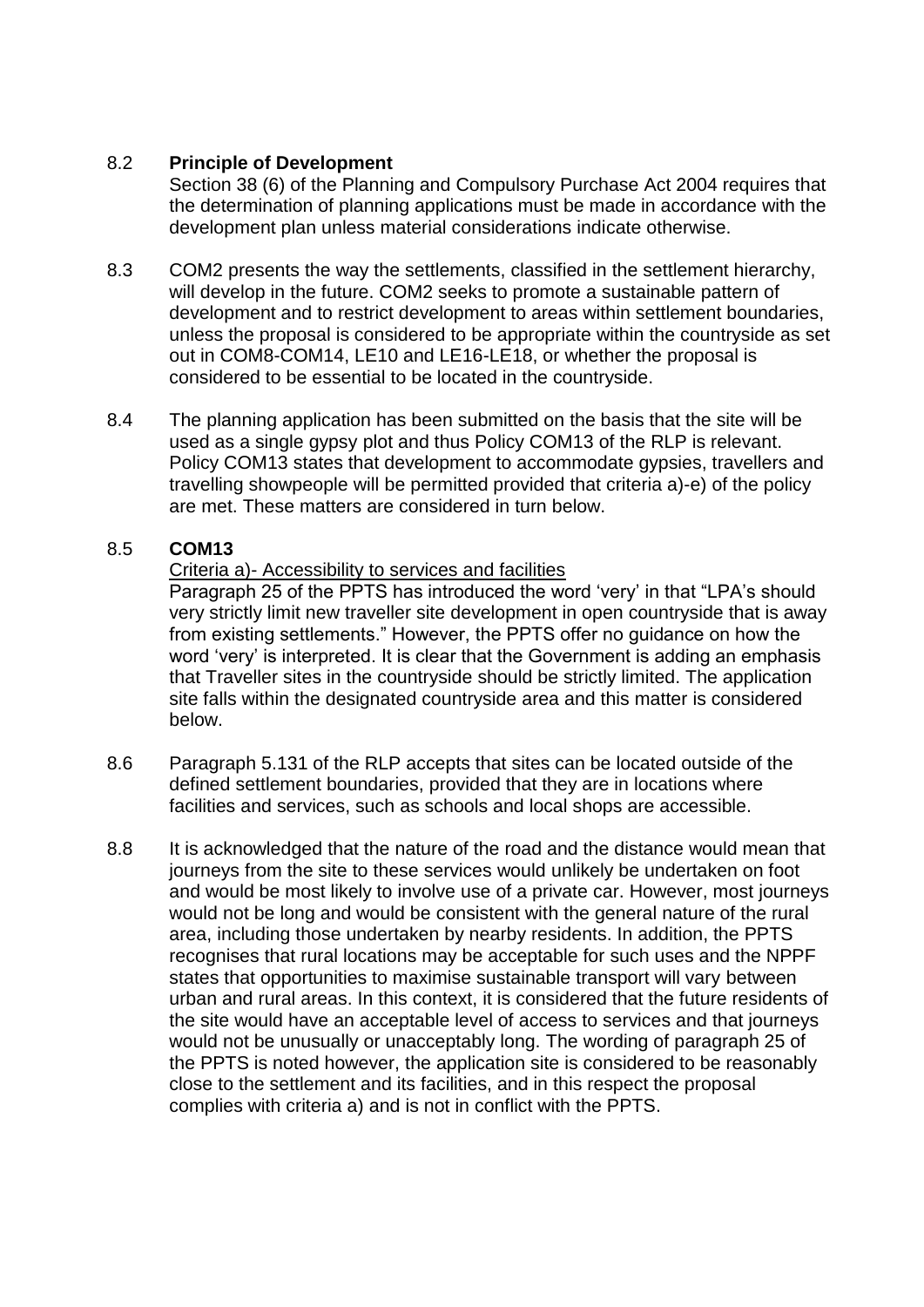### 8.9 Criteria b)- Gypsy Status

The definition of Gypsies and Travellers and Travelling Showpeople for the purpose of planning policy has been amended to remove the words "or permanently" from the definition of Travellers and Travelling Showpeople in Annex 1 of the PPTS. The Government believe it is fair that if someone has given up travelling permanently then applications for planning permission should be considered as they are for the settled community within national policy rather than the PPTS. The PPTS states " In determining whether persons are "Gypsies and Travellers" for the purpose of this planning policy, consideration should be given to the following issues amongst other relevant matters:

- a) Whether they have previously led a nomadic habitat of life
- b) The reasons for ceasing their nomadic habit of life
- c) Whether there is an intention of living a nomadic habit of life in the future, and if so, how soon and in what circumstances.
- 8.10 The supporting statement identifies the applicant as a gypsy by birth who has led a travelling lifestyle throughout his adult life without a permanent or settled base. Both of the applicant's parents are now buried in the Sherfield English church yard together with numerous other members of the Castle family, a point in itself which indicates the Castle family ties to the local area and he applicant's gypsy status.
- 8.11 The applicant has also confirmed that he owns six horses and attends many fairs around the country to trade in horses as well as travelling for his primary work as a landscape gardener. This has been supported by correspondence from clients he has worked for in the past. It is the applicant's intention to continue working and travelling in this way.
- 8.12 Over recent years the Gypsy Liaison Officer has carried out planning enquiries on behalf of the Council regarding applications submitted by Mr Castle's sister and other relatives living in the Wellow Wood Road area of Wellow in Hampshire. On the basis of the above evidence and the lack of any evidence to the cast doubt on the evidence it is accepted that the applicant is recognised as a gypsy and meets the definition as contained in the PPTS. In this respect the proposal complies with criteria b). The observations and comments contained within representations questioning the status of the applicant are noted, however the assertions made by the applicant and agent have be confirmed by the County Council Gypsy liaison Officer and on the balance of probabilities the applicant is of Gypsy heritage.
- 8.13 Criteria c)- Identified Need

At paragraph 27, the PPTS recognise that "if a LPA cannot demonstrate an upto-date 5 year supply of deliverable sites, this should be a significant material consideration in any subsequent planning decision when considering applications for the grant of temporary planning permission." However, the change to the PPTS is the additional following sentence "The exception is where the proposal is on land designated as Green Belt, sites protected under the Birds and Habitats Directives and / or sites designated as Sites of Special Scientific Interest; Local Green Space, an Area of Outstanding Natural Beauty, or within a National Park." The site does not fall within any of the identified exception areas.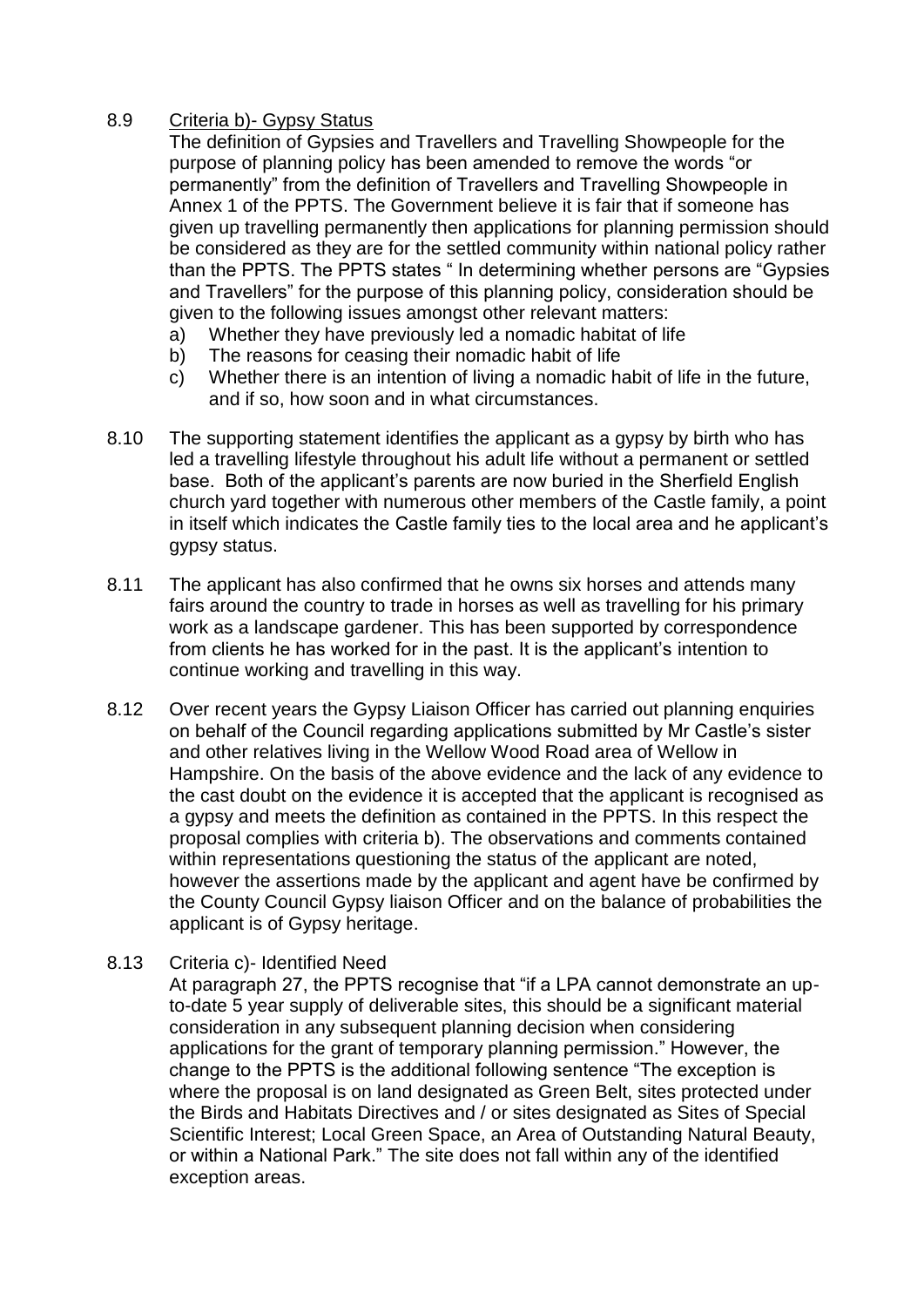- 8.14 The Gypsy and Traveller Accommodation Assessment (GTAA) was completed on behalf of the Council in 2017, with a base date of September 2016. It covers the period 2016-2036. This replaces the GTAA referred to in paragraphs 5.132, 5.133 and 5.135 of the RLP. Based on the findings of the GTAA (2017), and taking account of more recent planning applications within the Borough, there remains a need for pitches for gypsies and travellers.
- 8.15 The GTAA provides a need figure for those meeting the planning definition of 'gypsies and travellers' and estimates an increase in need from 'unknown' gypsies (i.e. where through the GTAA interviews it was not known whether the planning definition is met by the household). The unknown group includes those households on unauthorised sites, those benefitting from temporary permission and those who were not available to take part in the GTAA.
- 8.16 Within the Borough there remains a need for sites for gypsy and traveller families. The Gypsy and Traveller Accommodation Assessment (2016) sets out that there is a need for three pitches for households that meet the planning definition. The GTAA estimates a scale of need of eleven pitches from those where it is unknown if they do or don't meet the planning definition. There is a further need for six pitches from those who do not meet the planning definition.
- 8.17 The GTAA highlights (para 7.115) that there may be situations where those families who have previously been classed as 'unknown' changing to 'meeting the definition' as acceptable additional evidence which demonstrates that they do meet the planning definition has been provided as part of the planning application process. As such the scale of need increases, assuming their needs are not met. Since the baseline date of the GTAA, two additional pitches have been permitted [1 at Wellow Wood Paddock (15/01814/VARS) and 1 at Leckford Lane in Stockbridge (16/00774/FULLN)]. The Stockbridge site had the status of 'unauthorised site'. The Wellow Wood Paddock site had a status of 'undetermined site'. These sites help to meet the overall need arising from gypsy households.
- 8.18 In addition since the GTAA additional evidence has been provided which demonstrates that there is potentially a need for two additional pitches (in addition to the previously identified three). This is based on confirmation that the families at The Paddock, Nursling (17/02656/FULLS) and Netherton Rd, Netherton (17/01736/FULLN) have moved from the 'unknown' level of need to 'meeting the definition' albeit that their applications have either been refused on other grounds or temporary permission granted. The granting of this permission would help meet a recognised need.
- 8.19 The Council's Local Development Scheme (LDS) was most recently updated in June 2018. This indicated the intention to undertake a Regulation 18 stage consultation on a Gypsy and Traveller DPD in quarter 4 of 2018, with the emerging DPD being incorporated into the next Local Plan after this stage. The Regulation 18 stage consultation did not take place and the timetable and approach for meeting the need is being reviewed.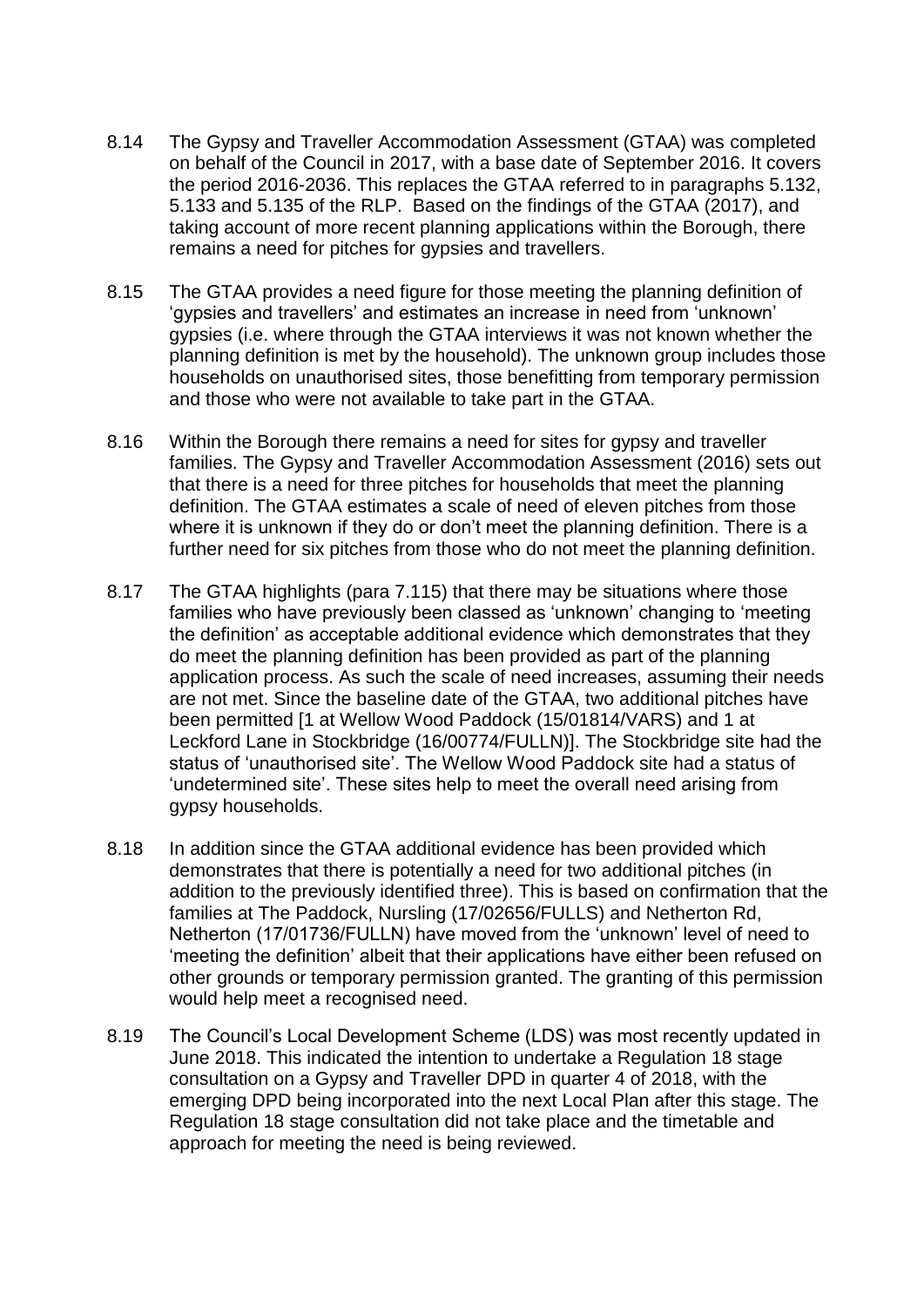- 8.20 The Local Planning Authority is not currently in a position to identify or offer an alternative site for this family to move to. Furthermore, it is unlikely that any suitable sites will be identified or allocated in the short term as identified above. As a result of this there is no alternate site available and in this respect the proposal complies with criteria c)
- 8.21 Criteria d)- Reason for the proposal to be located in the Borough Para 5.137 of the RLP lists examples of specific reasons to locate within the Borough and these include the lack of availability of alternative accommodation or a local connection.
- 8.22 The County Council Gypsy Liaison Officer was consulted on the application and has provided a detailed response to the Council. This consultation response confirms that the applicant has a local family connection due to the applicant's birth in Romsey and having spent most of his life living in a caravan in the Sherfield English and Wellow area with family and relatives.
- 8.23 Furthermore, the applicant does not currently have a permanent pitch and there is no known availability in the Borough or in close proximity to it. The County Council Gypsy Liaison Officer has confirmed that Hampshire County Council has responsibility for one permanent residential site and currently there are no pitches available with six applicants on the waiting list. On the basis of the evidence submitted and consultation responses received it is accepted that there is a justifiable reason for the proposal to be located within the Borough. In this respect the proposal complies with criteria d)

## 8.24 Criteria e)- Site Size

During the consideration of the application additional evidence was requested to demonstrate that there was sufficient space on site to accommodate the Caravan, Touring Caravan, as well as manoeuvrability for vehicles within the site. The amended and additional plans demonstrate that there is sufficient space for the accommodation; parking and turning. The site also benefits from an existing stable which will be used as a utility room and ancillary storage. In this respect the proposal complies with criteria e)

8.25 To conclude on this matter, it is considered that the proposal fully accords with Policy COM13 and is thus also in compliance with COM2 of the RLP.

### 8.26 **Highways**

The application site utilises an existing vehicular access which was installed to facilitate the current use of the site for the stabling of horses. The application proposes to utilise the existing access with no proposed changes. For the avoidance of doubt additional information was requested to demonstrate vehicle tracking for the use of the access, vehicle tracking within the site and vehicle visibility splays for exiting the site. This information has been submitted and considered and no highway objection to the proposal is raised. The proposed development therefore accords with policy T1 and T2 of the RLP.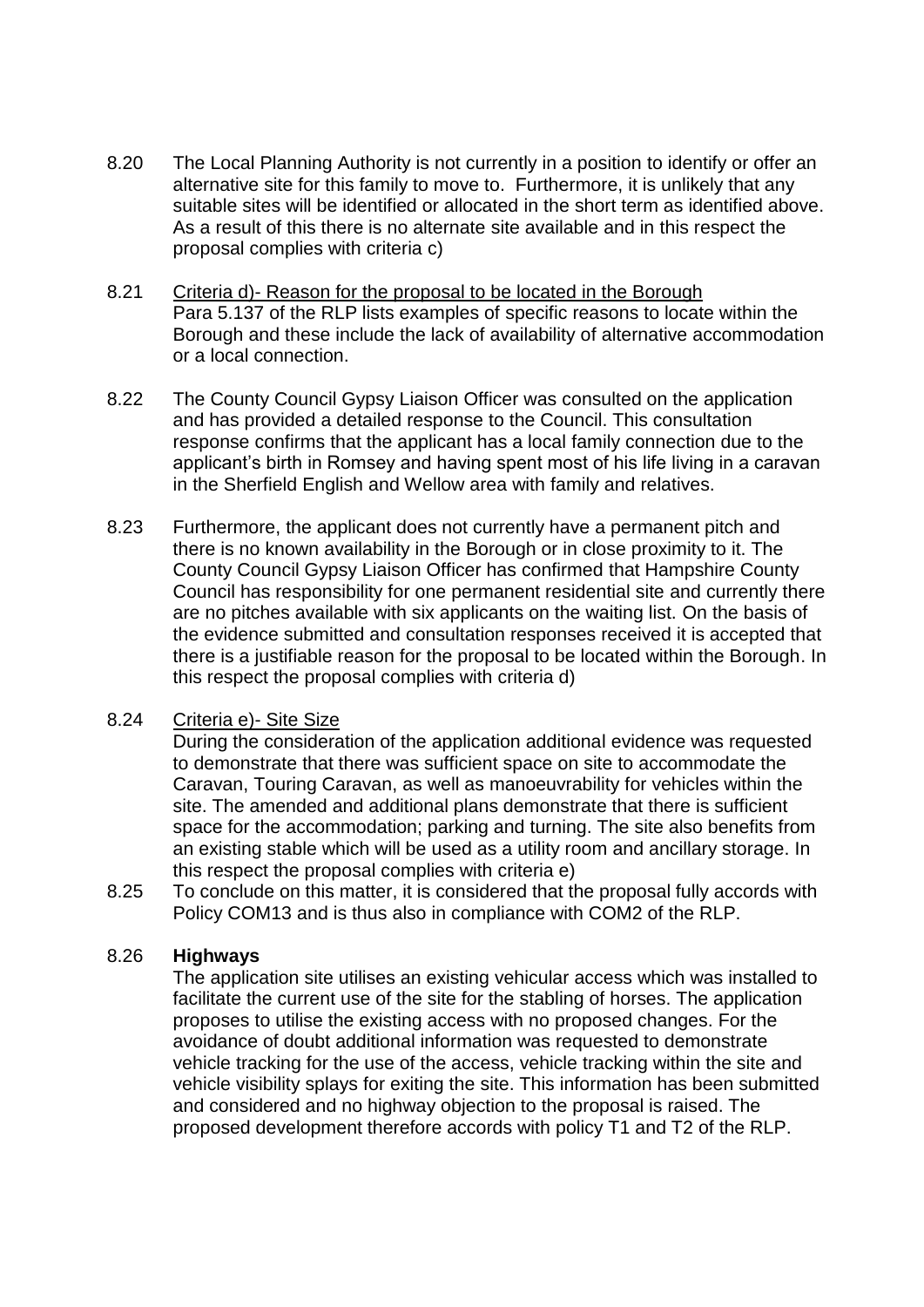### 8.27 **Amenity**

The nearest residential property to the application site is Hazelwood Farm, some 30m from the location of the proposed caravan. Taking into consideration the existing development on site, the separation distance between the properties, intervening boundary treatment, single storey nature of the caravan and the proposed use of the site; it is considered that the proposal will not have an adverse impact on the residential amenities of adjoining properties in terms of loss of sunlight, daylight, privacy, overbearing impact or noise disturbance. For the reasons set out above the proposal accords with Policy LHW4 of the RLP.

### 8.28 **Flooding**

The application site is located within an area as determined by the Environment Agency to be at low risk from extreme flooding (i.e. Flood Zone 1). As such, there is no requirement for the application to be accompanied by any flood risk assessment and it would be unreasonable to withhold permission on flooding grounds. For the reasons set out above the proposal accords with Policy E7 of the RLP.

### 8.29 **Landscape Impact and Design**

The site itself has no statutory or non-statutory landscape designations. The immediate landscape is largely rural in appearance with residential development and agricultural operations and associated paraphernalia.

- 8.30 The site is currently enclosed on two sides by existing mature boundary hedging and the site layout ensures the retention of all large tress and existing hedgerows on site as well as providing additional native landscaping.
- 8.31 A substantial stable building is currently on site, though this will remain, the proposed caravan will be largely screened by this existing building and hedgerow. Though the site is located beyond any settlement boundary any public views of the proposed development will be seen in the context of existing built development. By virtue of the existing landscaping and built development the proposal will not be an obvious or detrimental feature within the immediate street scene or from longer distance views. However, changes such as additional boundary treatment and means of enclosure and commercial uses on site could result in harm to the character and appearance of the area. It is deemed necessary to impose conditions to prevent such uses without due consideration of the Council.
- 8.32 As such, it is not considered that the pitch, including the standard residential caravan and touring caravan, represent significant over development of the site in visual impact terms. Subject to conditions, the development is considered to accord with Policies E1 & E2 of the RLP in that the proposal would not adversely affect the character and appearance of the local area.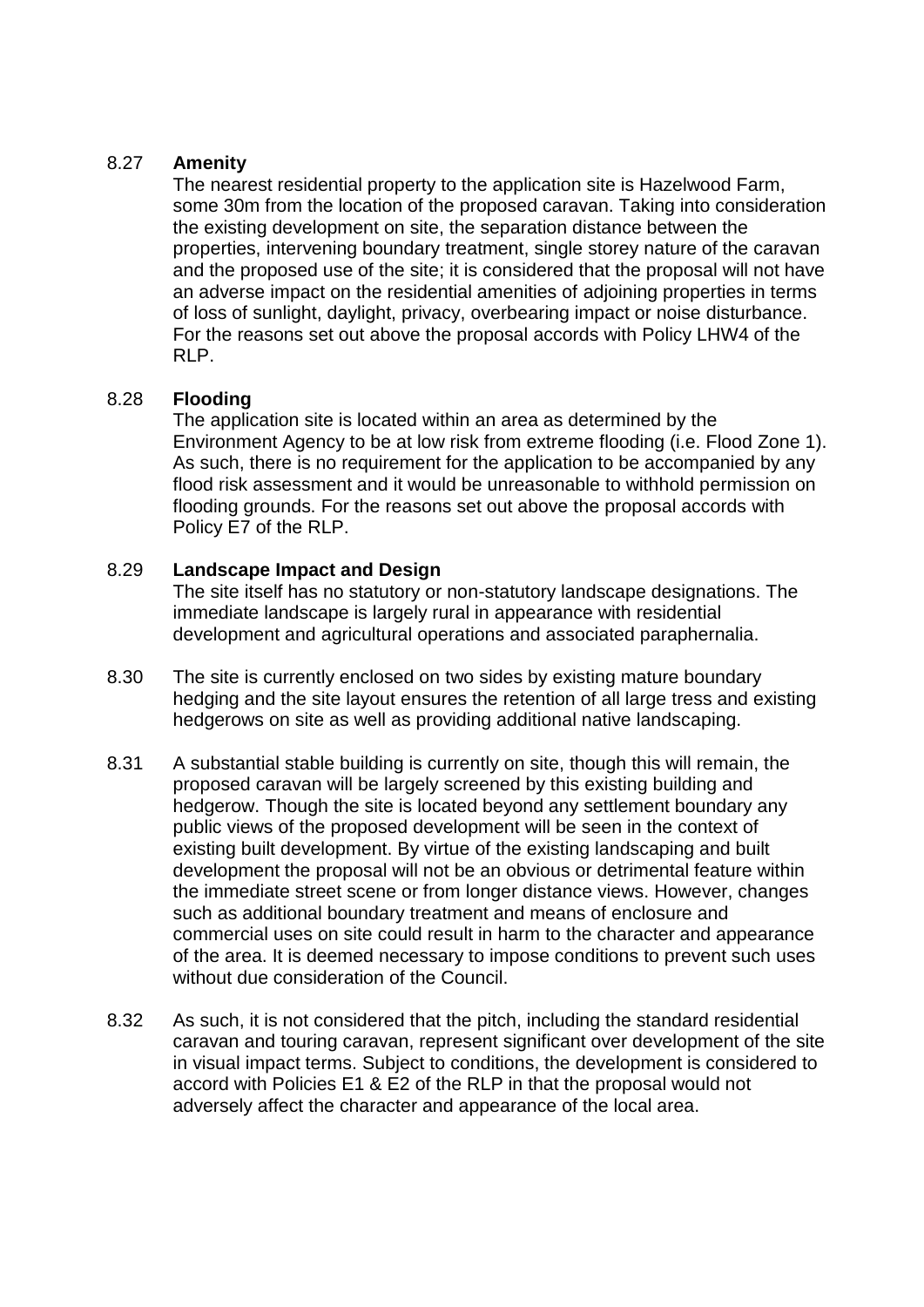### 8.33 **Ecology**

### International sites

The development will result in a net increase in residential dwellings within 13.6km of the New Forest SPA and within 5.6km of the Solent and Southampton Water SPA. These distances define the zones identified by recent research where new residents would be considered likely to visit these sites. These SPAs support a range of bird species that are vulnerable to impacts arising from increases in recreational use of the sites that result from new housing development. While clearly one new house on its own would not result in any significant effects, it has been demonstrated through research, and agreed by Natural England that any net increase (even single dwellings) would have a likely significant effect on the SPAs when considered in combination with other plans and projects.

8.34 Subject to the completion of an agreement to secure the require contributions the proposed development would comply with the Council's adopted 'New Forest SPA Mitigation - Interim Framework', Solent Recreation Mitigation Strategy (2017), Policy E5 of the adopted Test Valley Borough Revised Local Plan 2016, and the Conservation of Habitats and Species Regulations 2010 (as amended).

### 8.35 Nitrates

The River Test and its major tributaries flow into the Solent. The Solent region is one of the most important for wildlife in the United Kingdom. There are currently high levels of nitrogen and phosphorus input into this water environment and there is evidence to suggest that this is having a detrimental impact on the biodiversity of this area. Housing and other certain types of development are currently contributing negatively towards this issue and there is evidence that further development, without mitigation, would exacerbate this impact.

The Solent region consists of the following Special Areas of Conservation (SAC) and Special Protection Areas (SPA):

- Chichester and Langstone Harbours SPA
- Portsmouth Harbour SPA
- Solent and Southampton Water SPA
- Isle of Wight Lagoons SPA
- Solent Maritime SAC
- Solent and Dorset Coast SPA (Proposed)
- 8.36 These sites are protected by National and European Law which requires the Council to undertake a formal assessment of the implications of any new plans or projects that may be capable of affecting the designated interest features of European Sites before deciding whether to grant planning permission for new residential development. This formal assessment is known as an Appropriate Assessment and considers the potential adverse effects of a plan or project (in combination with other plans or projects) on Special Areas of Conservation and Special Protection Areas. The European Court of Justice recently determined a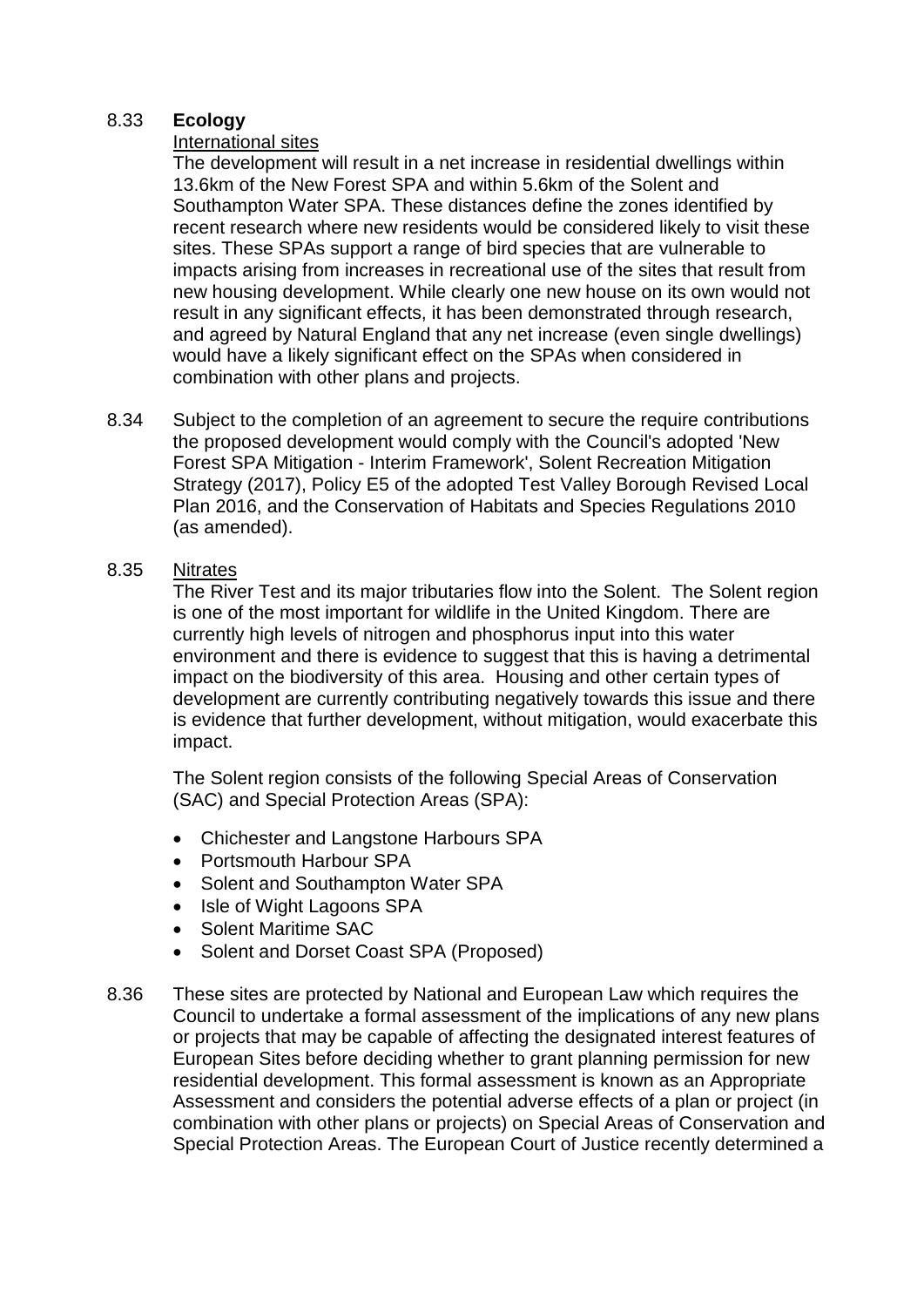case related to considering water quality in Appropriate Assessments. The impact of the case law is that any development which could result in a decrease in water quality would cause a likely significant effect on the Solent's European sites.

8.37 In the context of planning, the impact comes from population increase and the resultant increase in effluent. Proposed developments for new housing, hotels and care homes (as well as other forms of overnight accommodation) are being affected by the issue as a result. Given the nature of this application the applicant was invited to provide an assessment. A finalised nitrate budget calculation and proposed mitigation has been submitted and an Appropriate Assessment submitted to Natural England. Natural England raise no objection subject to securing mitigation in perpetuity by way of a s106 agreement. The mitigation off-setting land that the applicant has progressed to demonstrate that the effect of nitrates on the European site, is not adverse. This land is located to the rear of the site and will include the provision of a reed bed. As such, the proposed development does not conflict with the Habitats Regulations and accords with Policy E5 of the TVBRLP.

#### 8.38 On-site biodiversity

**The initial submission resulted in the request for further survey work. This request was made on the basis of a desk top exercise.** Since the receipt of the ecological consultation response the application has been amended with the caravan sited exclusively within the existing stable application site and its associated hardstanding. The site has been historically used for agricultural purposes and most recently for the keeping of horses. The application site and the area for the stationing of mobile home is predominantly hardstanding and weeds. Further ecological survey work is not deemed necessary. The proposed development is considered to accord with policy E5 of the RLP.

### 8.39 Trees

Initial concerns were raised with regards to the proximity of the caravan to a large tree adjacent to the site. The application has been revised and the caravan moved to allow greater separation between the tree and caravan, Subject to the imposition of a condition requiring tree protection details to be installed during the development phase of the project, no objection is raised.

### 9.0 **CONCLUSION**

- 9.1 The applicant meets the definition of a Gypsy in the PPTS 2015, there is an identified need for pitches in the Borough and The Local Planning Authority is not currently in a position to identify or offer an alternative site for this family to move to.
- 9.2 The proposals comply with the requirements of TVBRLP Policy COM13 and the PPTS 2015. In this case the unmet need is considered a strong material consideration in favour of granting permission and there are no material planning considerations that would outweigh such a conclusion.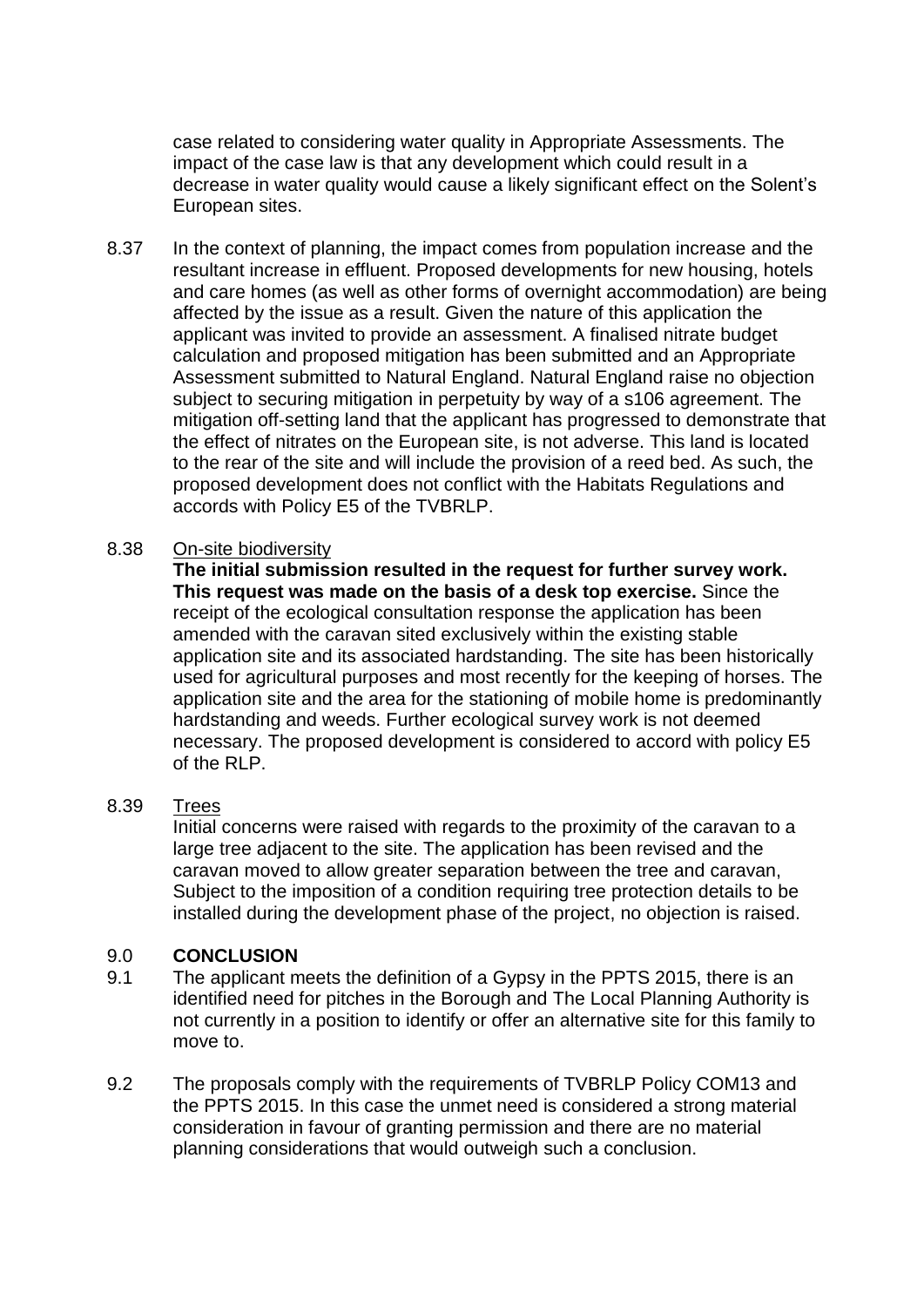# 10.0 **RECOMMENDATION**

**Delegate to Head of Planning and Building for the following: The completion of a legal agreement to secure:**

- **1. The retention (in perpetuity) of the off setting land together with measure for it suitable management, to ensure the scheme is nitrate neutral on the effect on the Solent and Southampton water SPA,**
- **2. The provision of a financial contribution towards the New Forest Special Protection Area (SPA),**
- **3. The provision of a financial contribution towards the Southampton Water SPA.**

**Then PERMISSION subject to:**

- **1. The development hereby permitted shall be begun within three years from the date of this permission. Reason: To comply with the provision of Section 91 of the Town and Country Planning Act 1990 as amended by Section 51 of the Planning and Compulsory Purchase Act 2004.**
- **2. The development hereby permitted shall not be carried out except in complete accordance with the details shown on the submitted plans:**

**Drawing 1 - Location Plan**

**Drawing 2 - Block Plan**

**Drawing 3F - Proposed Site Plan**

**21023 01- Swept Path Analysis**

**Reason: For the avoidance of doubt and in the interests of proper planning.**

**3. The site shall not be occupied by any persons other than gypsies and travellers as defined in Annex 1: Glossary of Planning Policy for Traveller Sites (or any subsequent definition that supersedes that document).**

**Reason: It is necessary to keep the site available to meet that need in accordance with Test Valley Borough Revised Local Plan (2016) Policy COM13.**

- **4. No more than two caravans, as defined by the Caravan Sites and Control of Development Act 1960 and the Caravan Site Act 1968 as amended, shall be stationed on the site at any one time, comprising no more than one static and one touring caravan. Reason: To accord with the terms of the application and to ensure satisfactory planning of the area in accordance with Test Valley Borough Revised Local Plan (2016) Policy COM13.**
- **5. With the exception of the buying and selling of horses and ponies, no other commercial, industrial or business activities shall take place on any part of the site, including the storage of materials and goods.**

**Reason: In the interests of neighbouring amenity and to ensure the protection of this countryside location in accordance with Test Valley Borough Revised Local Plan (2016) Policy E1, E2 & LHW4.**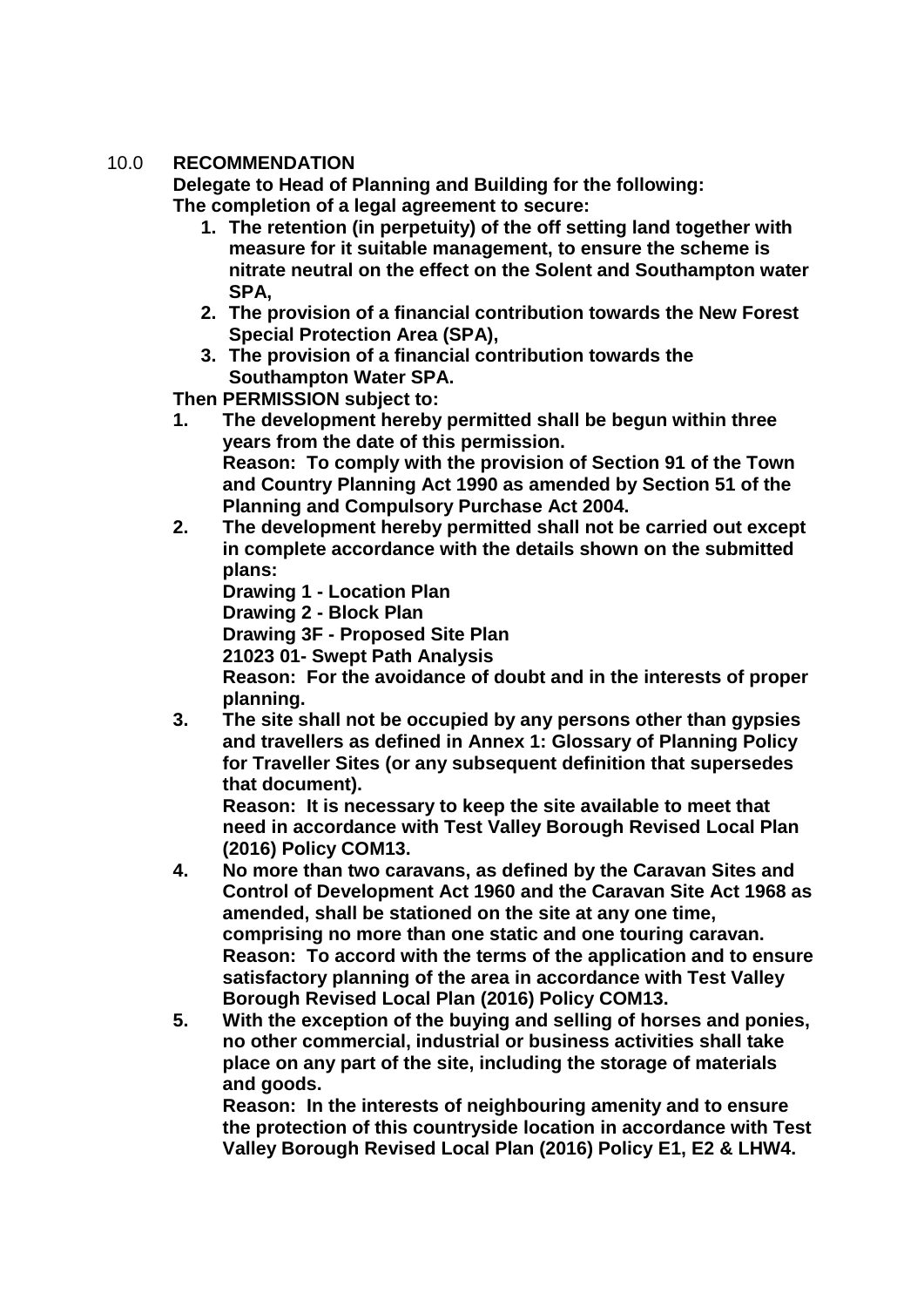**6. No vehicle over 3.5 tonnes shall be stationed, parked or stored on the site. Reason: To accord with the terms of the permission and in the** 

**interests of protection of this countryside location in accordance with Test Valley Borough Revised Local Plan (2016) Policy E1, E2 & LHW4.**

- **7. The existing stable building shall be used for purposes ancillary to the use of the land as a gypsy and traveller site and shall not be occupied as a permanent means of habitable accommodation at any time or used for any commercial activities. Reason: To comply with the terms of the application and to protect the amenities and character of the area in accordance with Test Valley Borough Revised Local Plan (2016) Policy COM13.**
- **8. No development shall take place (including site clearance and any other preparatory works) until a scheme for the protection of trees to be retained has been submitted to and approved in writing by the Local Planning Authority. Such a scheme shall include a plan showing the location and specification of tree protective barriers. Such barriers shall be erected prior to any other site operations and at least three working days notice shall be given to the Local Planning Authority that it has been erected.**

**Note: The protective barriers shall be as specified at Chapter 6.2 and detailed in figure 2 of B.S.5837:2012 unless otherwise agreed in writing with the Local Planning Authority.**

**Reason: To ensure the enhancement of the development by the retention of existing trees and natural features during the construction phase in accordance with Test Valley Borough Revised Local Plan policy E2 (2016).**

**9. Notwithstanding the provisions of the Town and Country Planning (General Permitted Development) Order 2015 (or any order revoking and re-enacting that Order with or without modification), no fences, gates, walls or other means of enclosure shall be erected within the or on the site.**

**Reason: In order that the Local Planning Authority can exercise control in the locality in the interest of the local amenities and to ensure the protection of important trees and boundary features in accordance with Test Valley Borough Revised Local Plan (2016) Policy E1 & E2.**

- **10. No development shall take place until full details of hard and soft landscape works have been submitted and approved. Details shall include:** 
	- **1) Hard surfacing materials;**
	- **2) Planting plans;**
	- **3) Written specifications (including cultivation and other operations associated with plant and grass establishment);**
	- **4) Schedules of plants, noting species, plant sizes and proposed numbers/densities.**

**The landscape works shall be carried out in accordance with the approved details.**